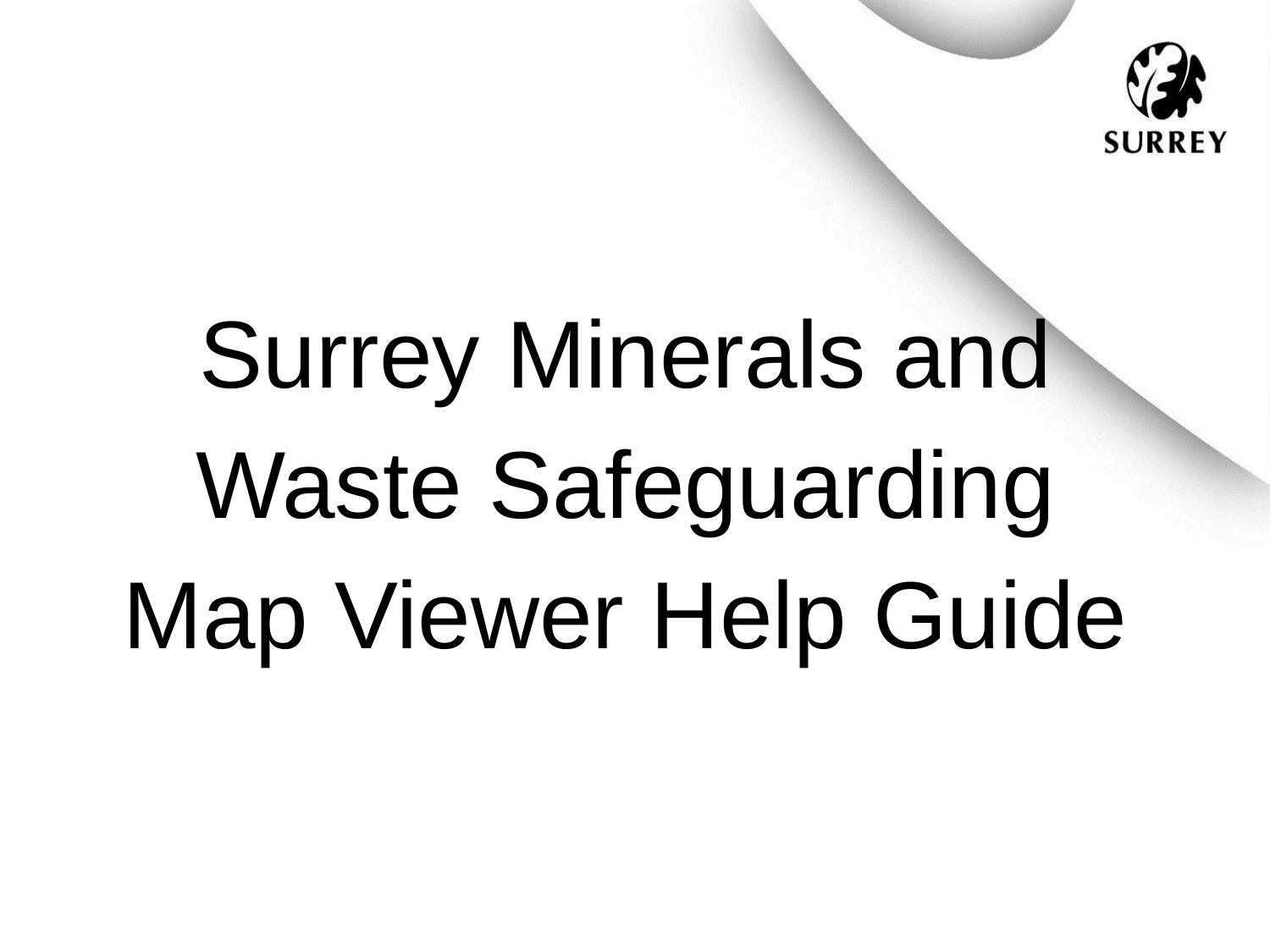## ArcMap Online Toolbar



1. Search Bar

2. Zoom Tool

3. Print Tool

- 6. Basemap Tool
- 7. Measure Tool
- 8. Description Tool

4. Legend Tool

9. Bookmark Tool

5. Layer Tool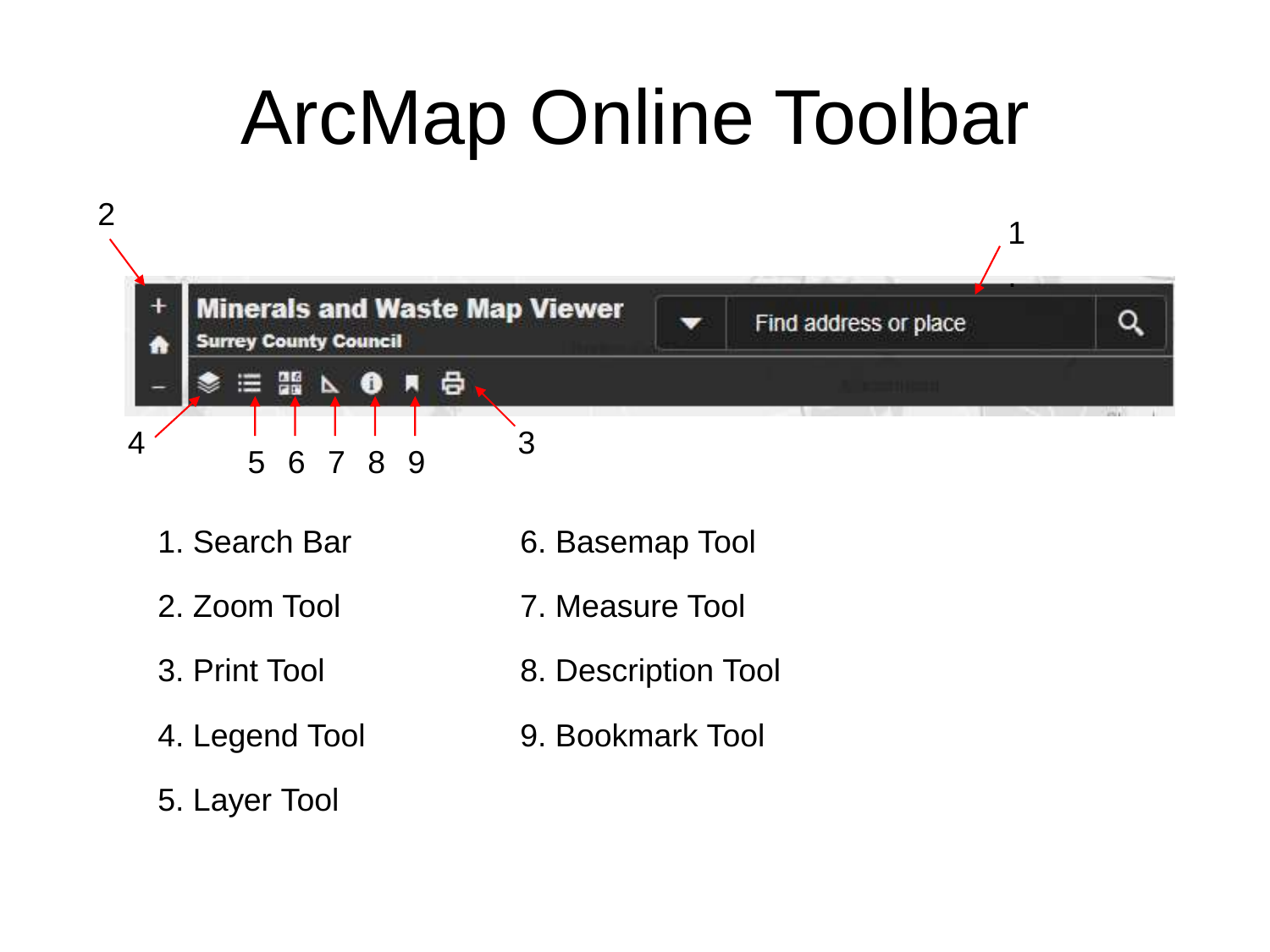## How do I search for an address.

- Simply click in the search bar where it says 'Find Address or Place' and type in what you are looking for.
- You can search by:
	- Site name
	- First line of the address
	- Street name
	- Postcode

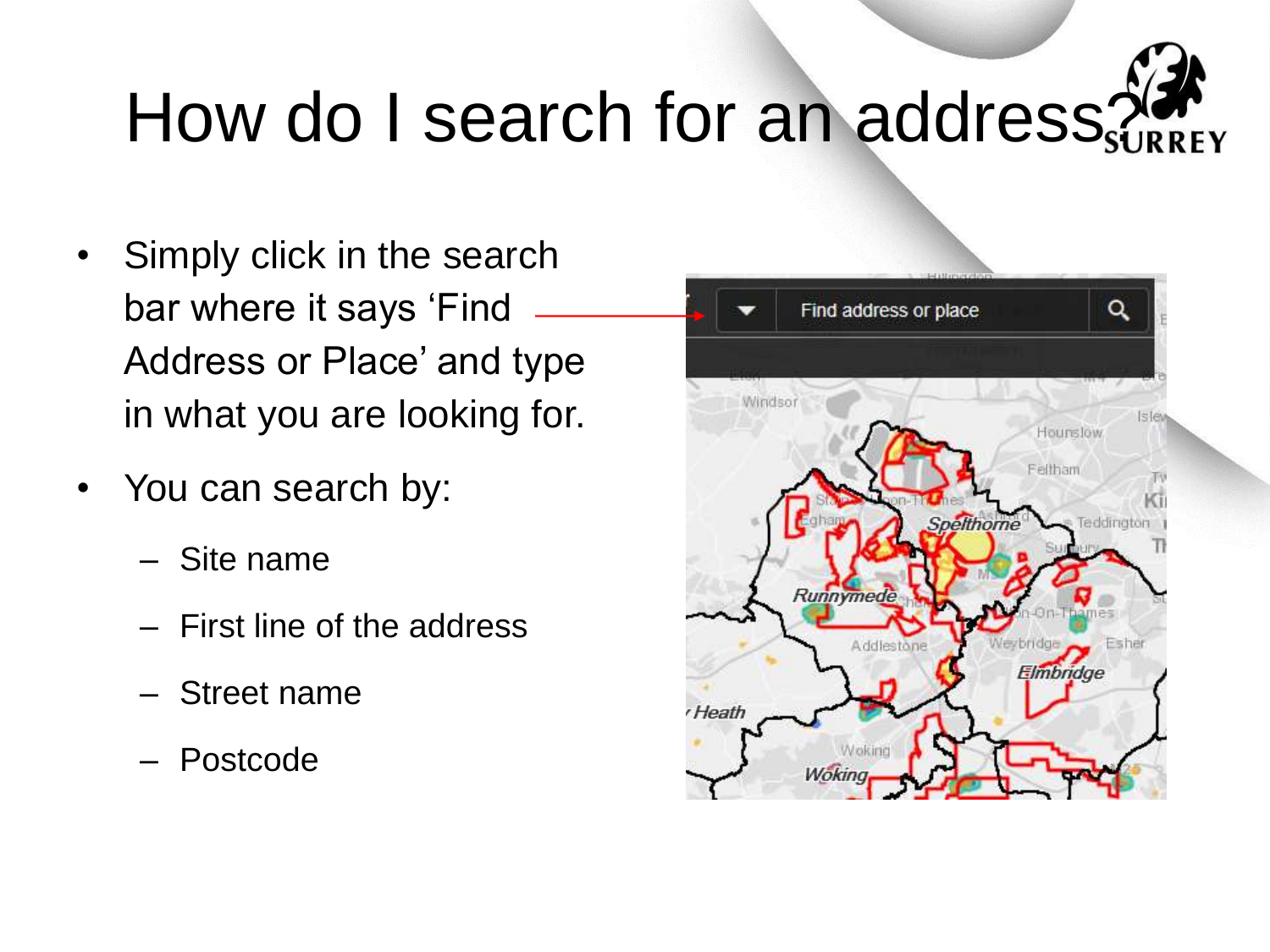

# How do I zoom in and out?

- Click on the '+' sign in the main toolbar to zoom in
- Click on the '-' sign to zoom out.
- While holding the shift key, draw a box around the area you wish to zoom into.
- The home symbol will reset the map to its original view.



+



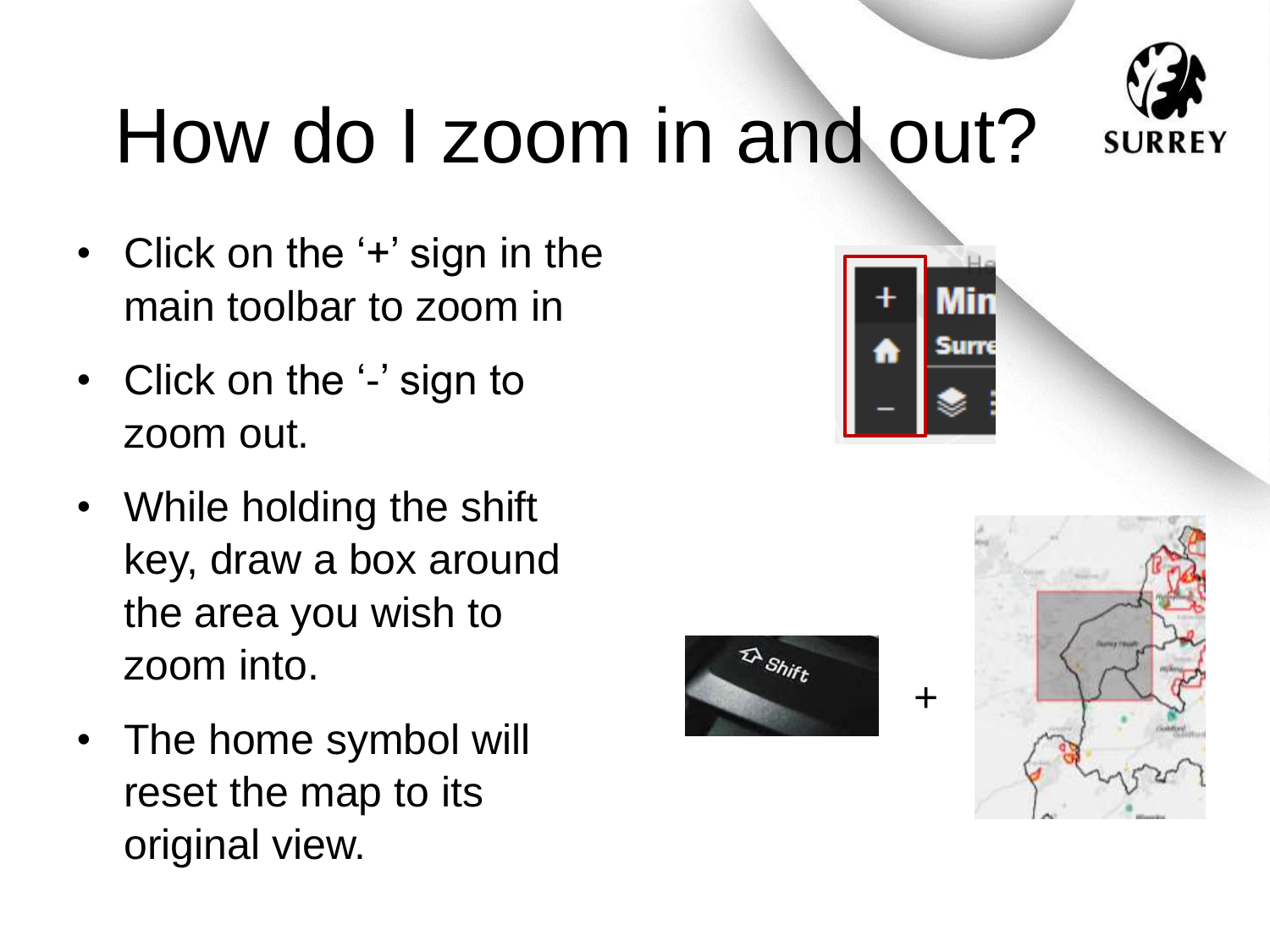# How do I find my district or borough?

- Click on the bookmark icon.
- The bookmark window should appear.
- Click on the bookmark to zoom into it on the map.

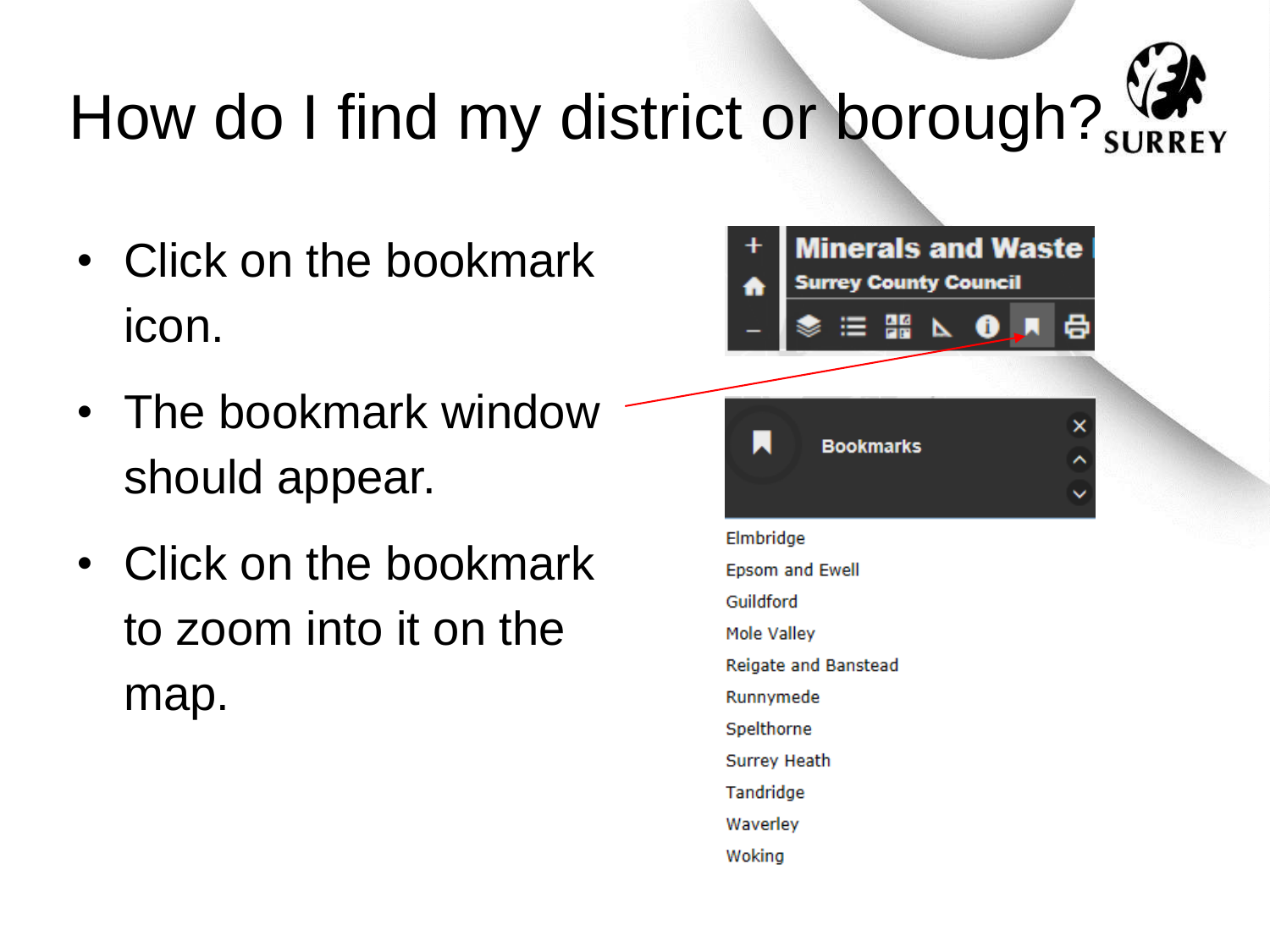# How do I print my map?



- To print the map you are viewing click on the print icon on the toolbar.
- A printing window should appear.
- Add a title using the 'Add custom title field'.

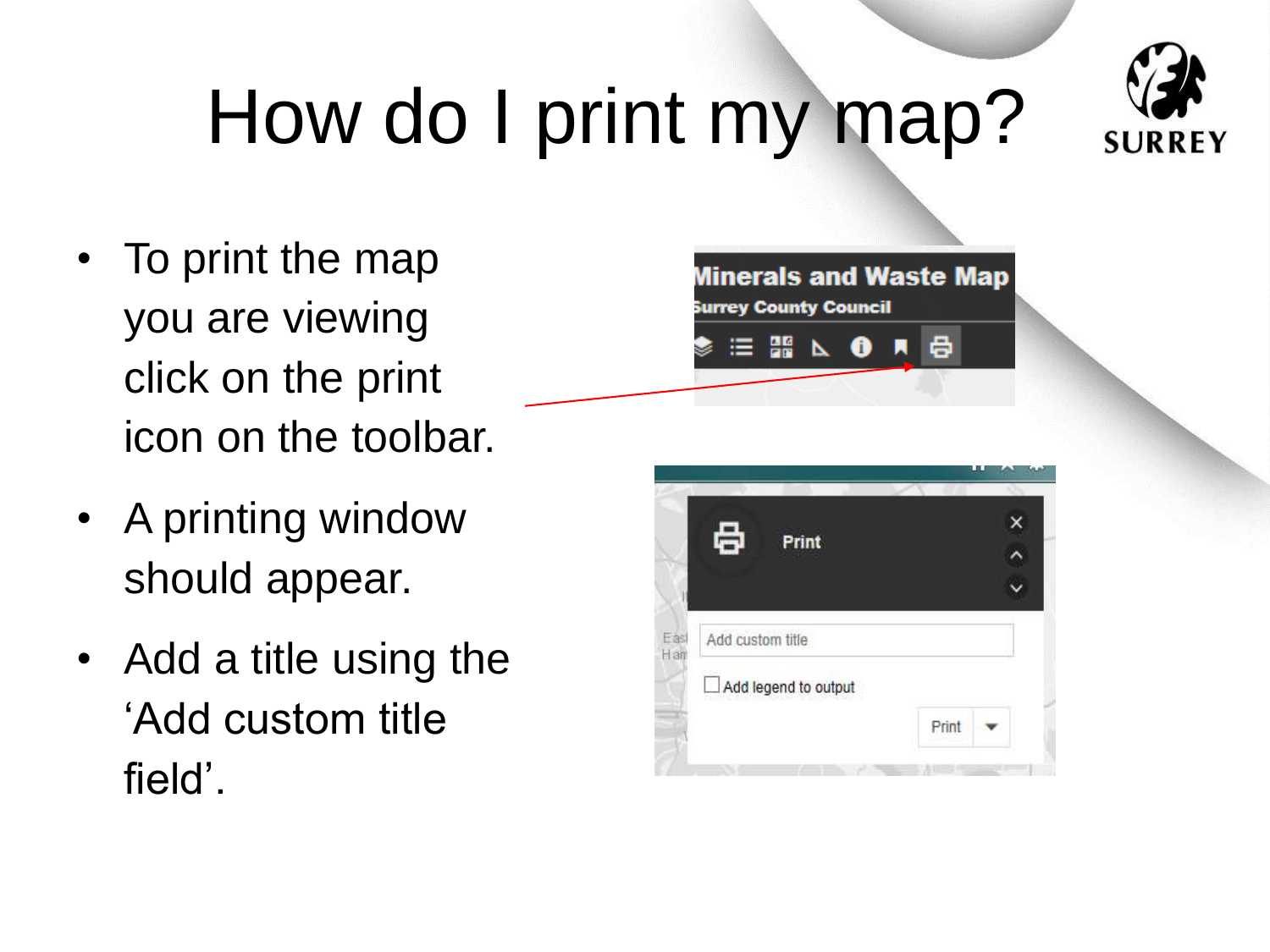

# How do I view the legend?

- To see the legend, click on the Legend icon on the toolbar.
- The Legend window should appear showing the key.

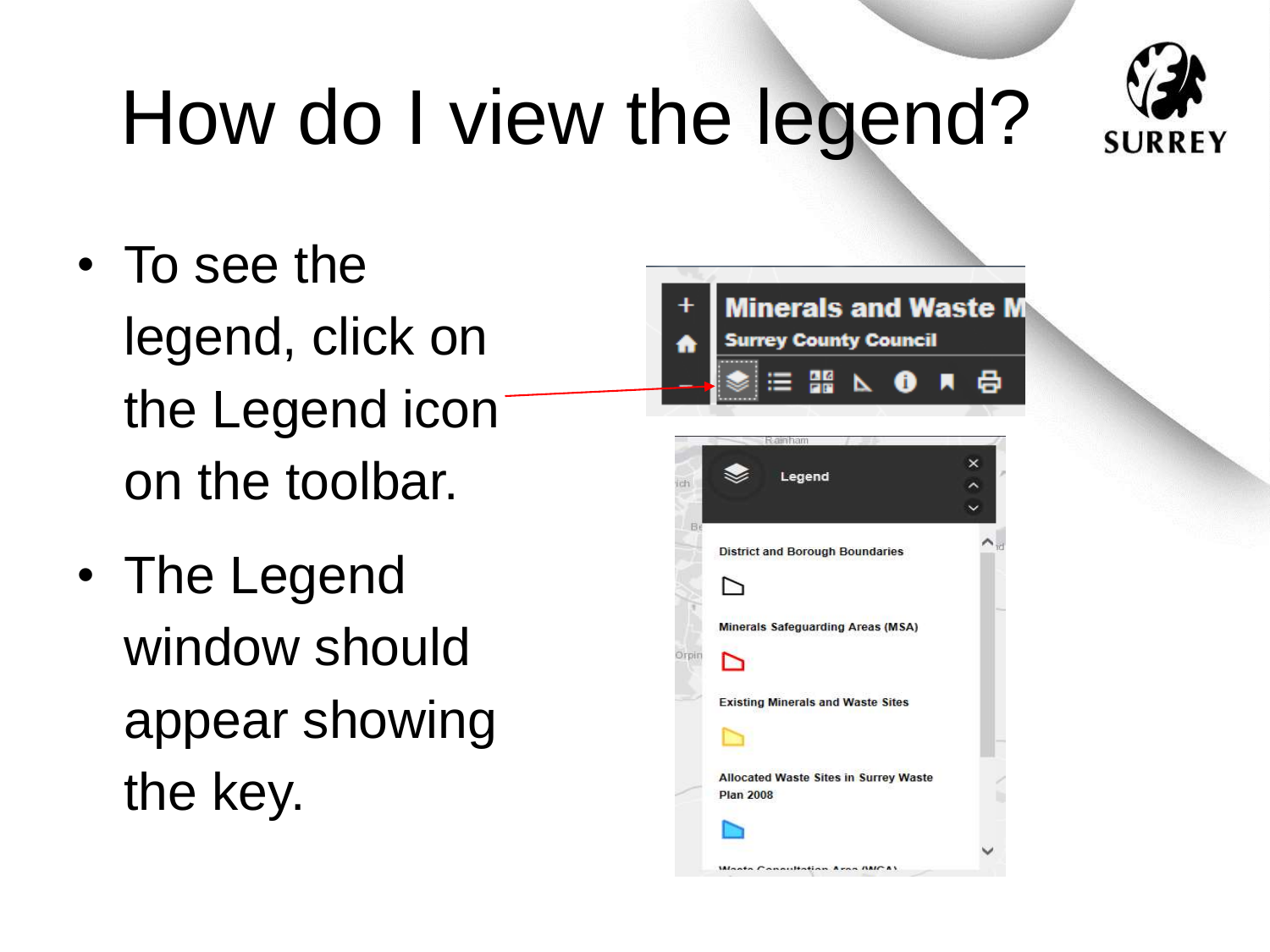

# How do I chose a layer?

- Click on the layers icon.
- The layers window should appear, showing available layers.
- By clicking in the box next to each layer you can turn each layer on and off.

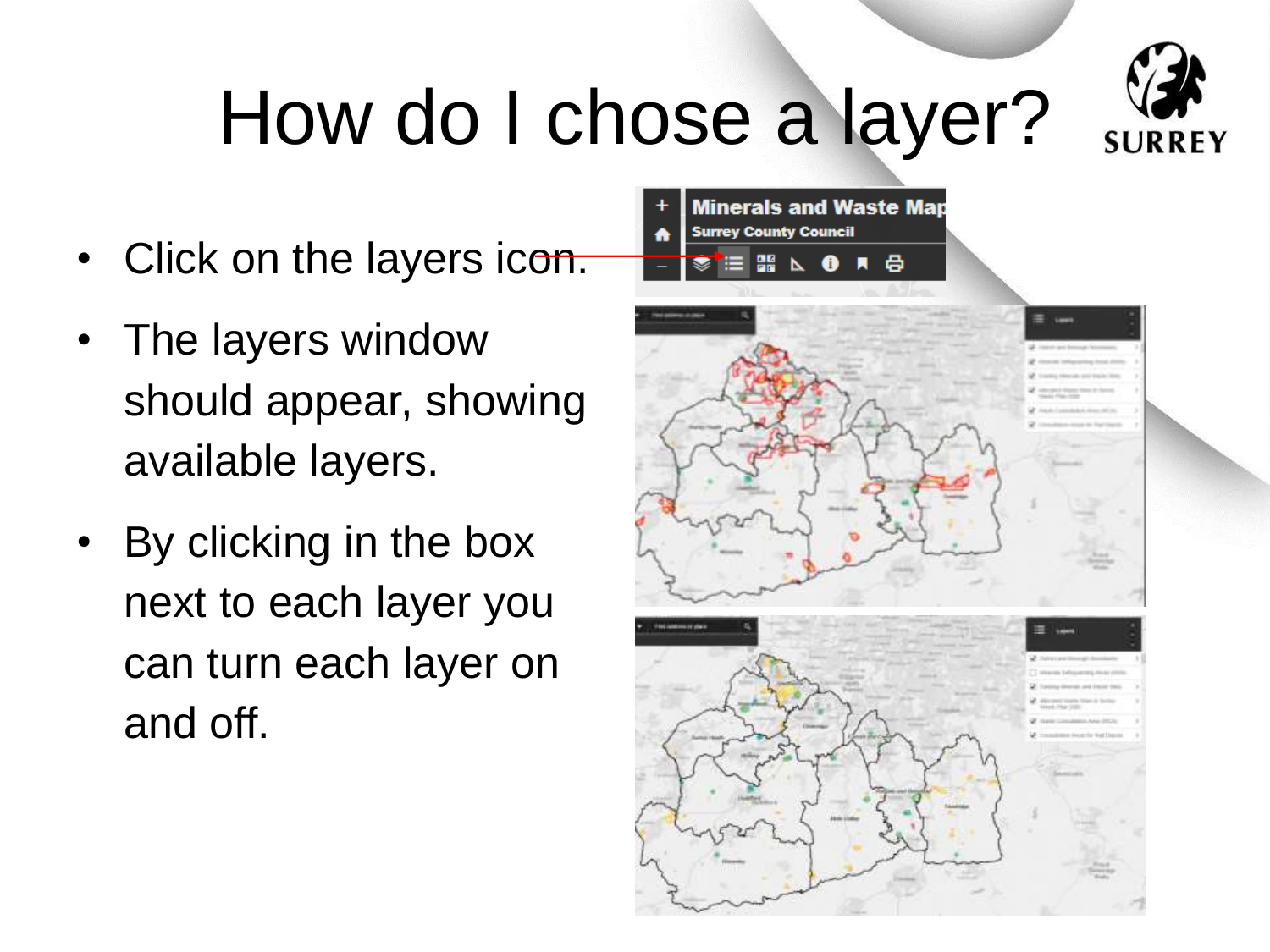

#### How do I change the basemap? SURREY

- Click on the Basemap Gallery Icon.
- The Basemap window should appear, showing different basemaps to chose from.

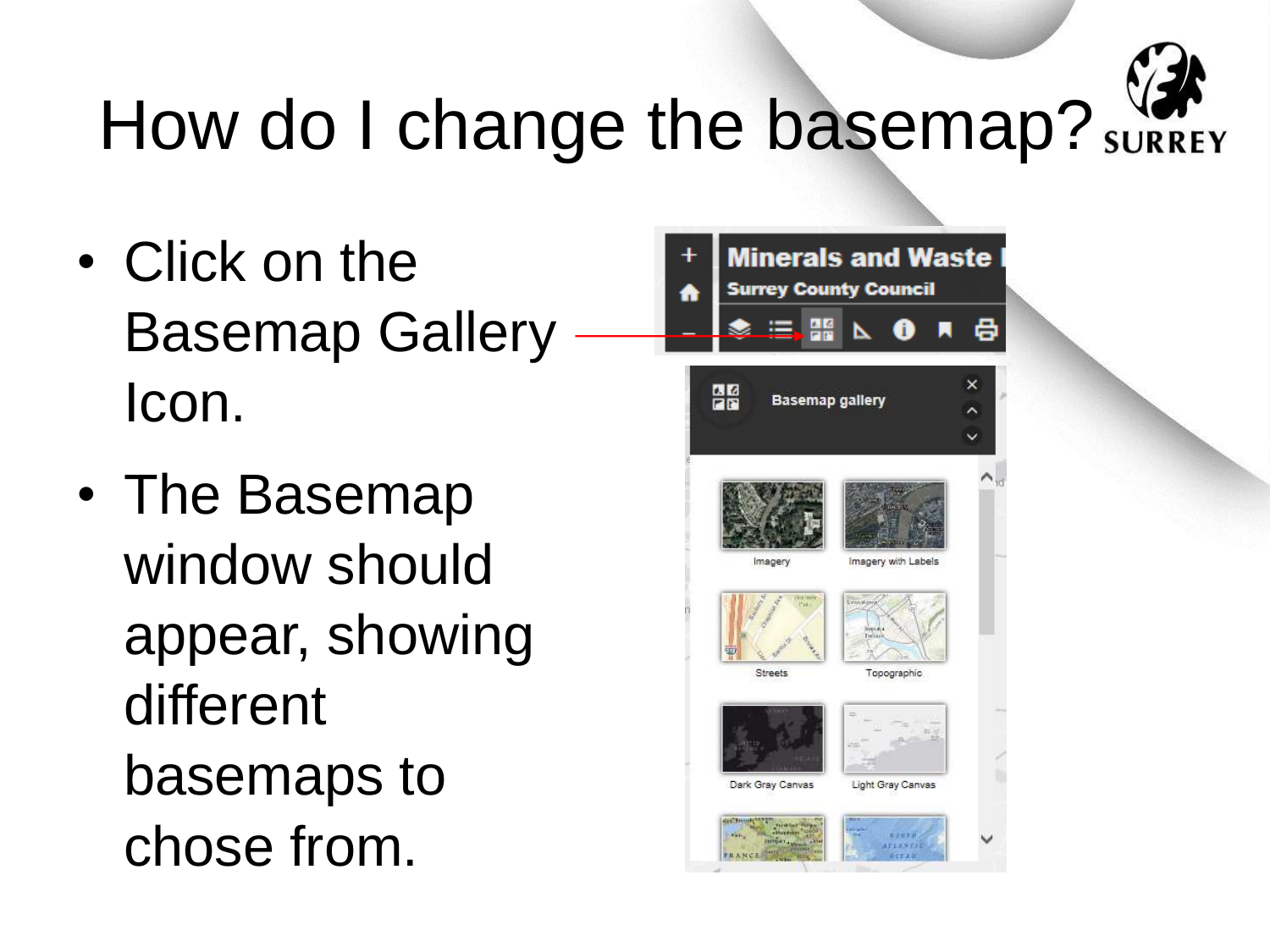#### How do I measure areas or distances?



- Click on the measure icon
- The measure window should appear.
- Use the area measure feature by drawing an area you want to measure.
- Use the distance measure feature by selecting points on the map.
- Use the grid reference measure for longitude and latitude of a point.